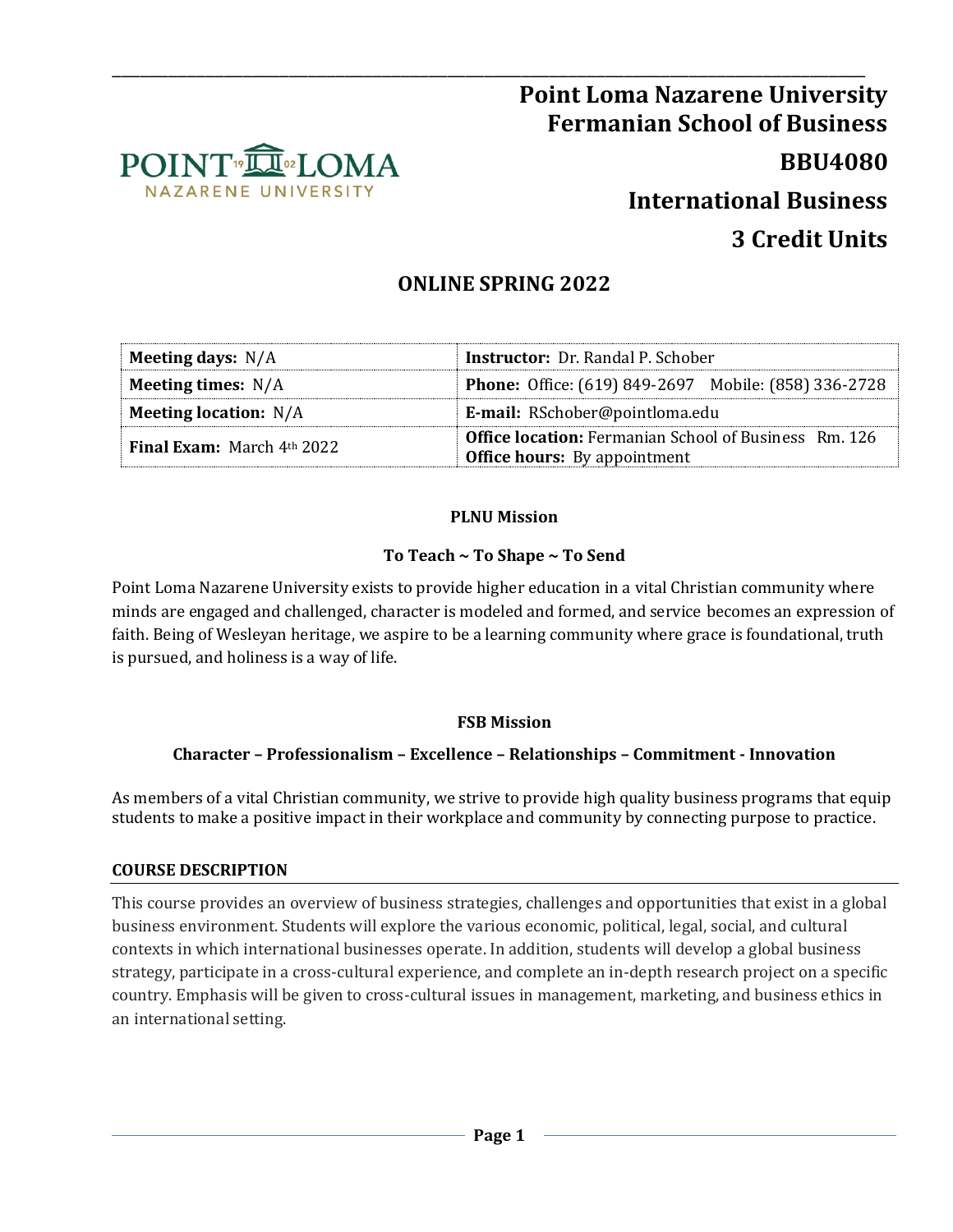Upon completion of this course, students will be able to:

1. Explain the main drivers of globalization and the changing nature of the global economy (PLO 1, E3 & F4).

2. Recognize the economic, ethical, and business implications of cultural change (PLO 1, 4 & F4).

3. Evaluate the policy instruments used by governments to influence international trade flows (PLO 1, F1 & F2).

4. Investigate and present on differences among countries and how differences can affect the ability to conduct business in an international arena (PLO 1, 3, E3, F1, F2 & F4).

5. Collaborate effectively in a team to formulate strategies and structures of decision-making in international business which reflect ethics and integrity (PLO 2, 4 & 5).

In order to achieve these objectives, the professor's goals are to assist you in: (1) using the information, concepts, and principles from this course to plan, prepare, and make informed decisions, (2) communicating your knowledge clearly in concise reports and presentations, and (3) building skills in international business problem solving, interpersonal communications, research, and fact-finding.

## **COURSE CREDIT HOUR INFORMATION**

In the interest of providing sufficient time to accomplish the stated Course Learning Outcomes, this class meets the PLNU credit hour policy for a 3-unit class delivered over 8 weeks. Specific details about how the class meets the credit hour requirement can be provided upon request.

## **REQUIRED TEXTS AND RECOMMENDED STUDY RESOURCES**

- Hill, Charles, *Global Business Today*, 11th edition, 2020, McGraw-Hill Irwin (ISBN: 9781260088373)

- Additional real-time articles, will be assigned during the course

#### **Additional Resources**

- **[http://globaledge.msu.edu](http://globaledge.msu.edu/)**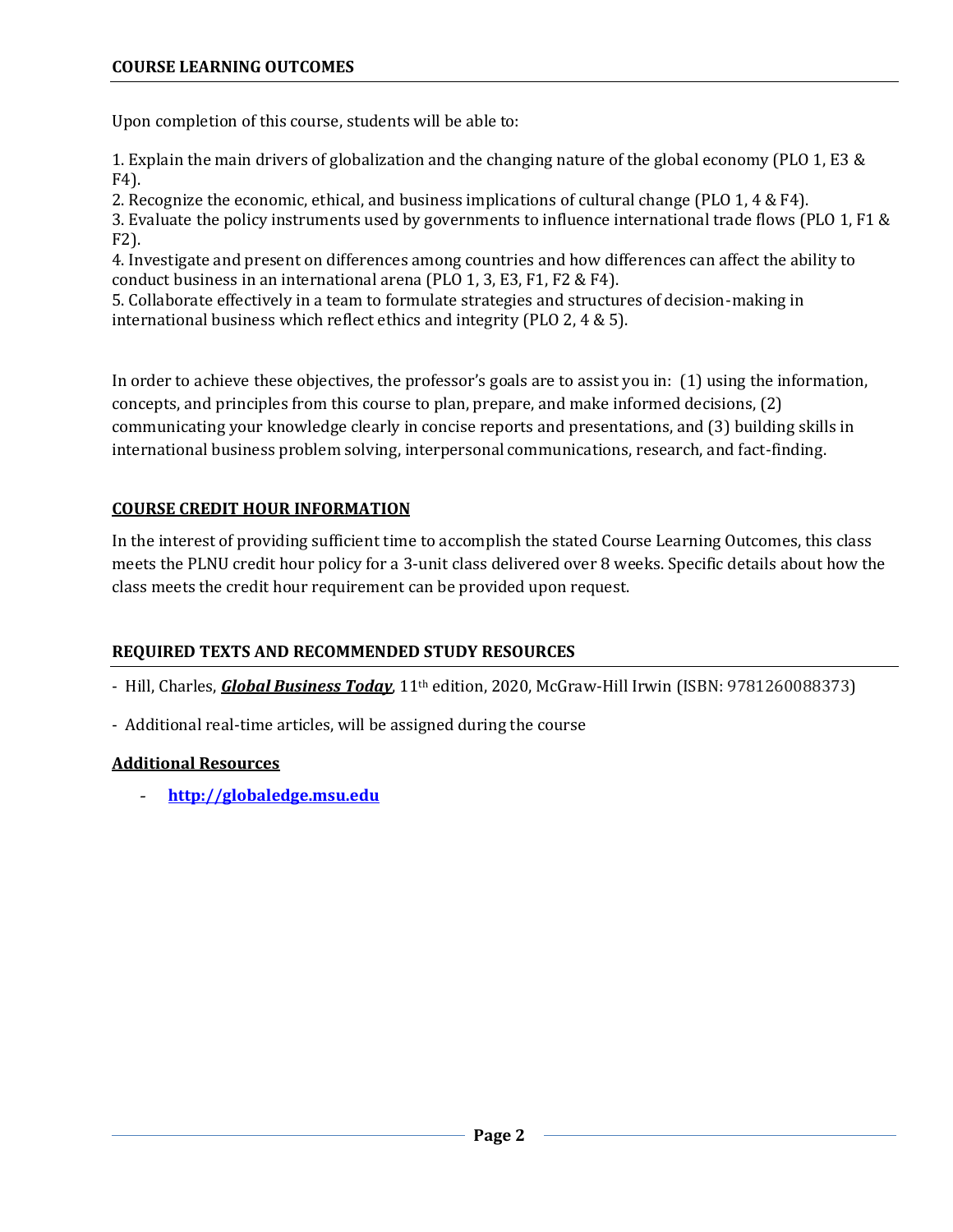## **COURSE SCHEDULE AND ASSIGNMENTS**

| <b>DATE</b>       | <b>QUIZZES ETC.</b>                                                                                                                               | <b>DUE</b><br><b>ASSIGNMENTS</b>                                   | <b>LECTURE OVER-VIEW</b>                                                                                                                                                                                                                                                                            |
|-------------------|---------------------------------------------------------------------------------------------------------------------------------------------------|--------------------------------------------------------------------|-----------------------------------------------------------------------------------------------------------------------------------------------------------------------------------------------------------------------------------------------------------------------------------------------------|
| <b>WEEK1</b>      | <b>Opening Assignment</b>                                                                                                                         |                                                                    |                                                                                                                                                                                                                                                                                                     |
| <b>WEEK2</b>      | Due Wednesday<br>Chapter #1 Quiz<br><b>Closing Case Study</b><br><b>Due Saturday</b><br>Chapter #2 Quiz<br><b>Closing Case Study</b>              |                                                                    | Chapter 1<br>Globalization of Markets &<br>$\bullet$<br>Production<br><b>Changing Demographics of</b><br>Global Economy<br>The Globalization Debate +<br>Management<br>Chapter 2<br><b>Political System</b><br><b>Economic System</b><br>Legal System + Management<br><b>Australia Presentation</b> |
| WEEK <sub>3</sub> | Due Wednesday<br>Chapter #3 Quiz<br><b>Closing Case Study</b><br><b>Due Saturday</b><br>Chapter #4 Quiz<br><b>Closing Case Study</b><br>$\bullet$ | Country<br>Presentations<br>Country<br>Presentation<br>Peer Review | Chapter $3$<br>Political and Economic<br>Progress<br>States in Transition +<br>Management<br>Chapter 4<br>What is Culture?<br>Religion & Language +<br>$\bullet$<br>Management                                                                                                                      |
| WEEK4             | <b>Due Wednesday</b><br>Chapter #5 Quiz<br><b>Closing Case Study</b><br><b>Due Saturday</b><br>Chapter #6 Quiz<br><b>Closing Case Study</b>       | Country<br>Presentations<br>Country<br>Presentation<br>Peer Review | Chapter 5<br>Ethics & Ethical Dilemmas<br>Roots of Unethical Behavior<br>Philosophical Approaches +<br>Management<br>Chapter 6<br>Overview of Trade Theory &<br>$\bullet$<br>Mercantilism<br>Absolute & Competitive<br>Advantage<br>Theories + Management                                           |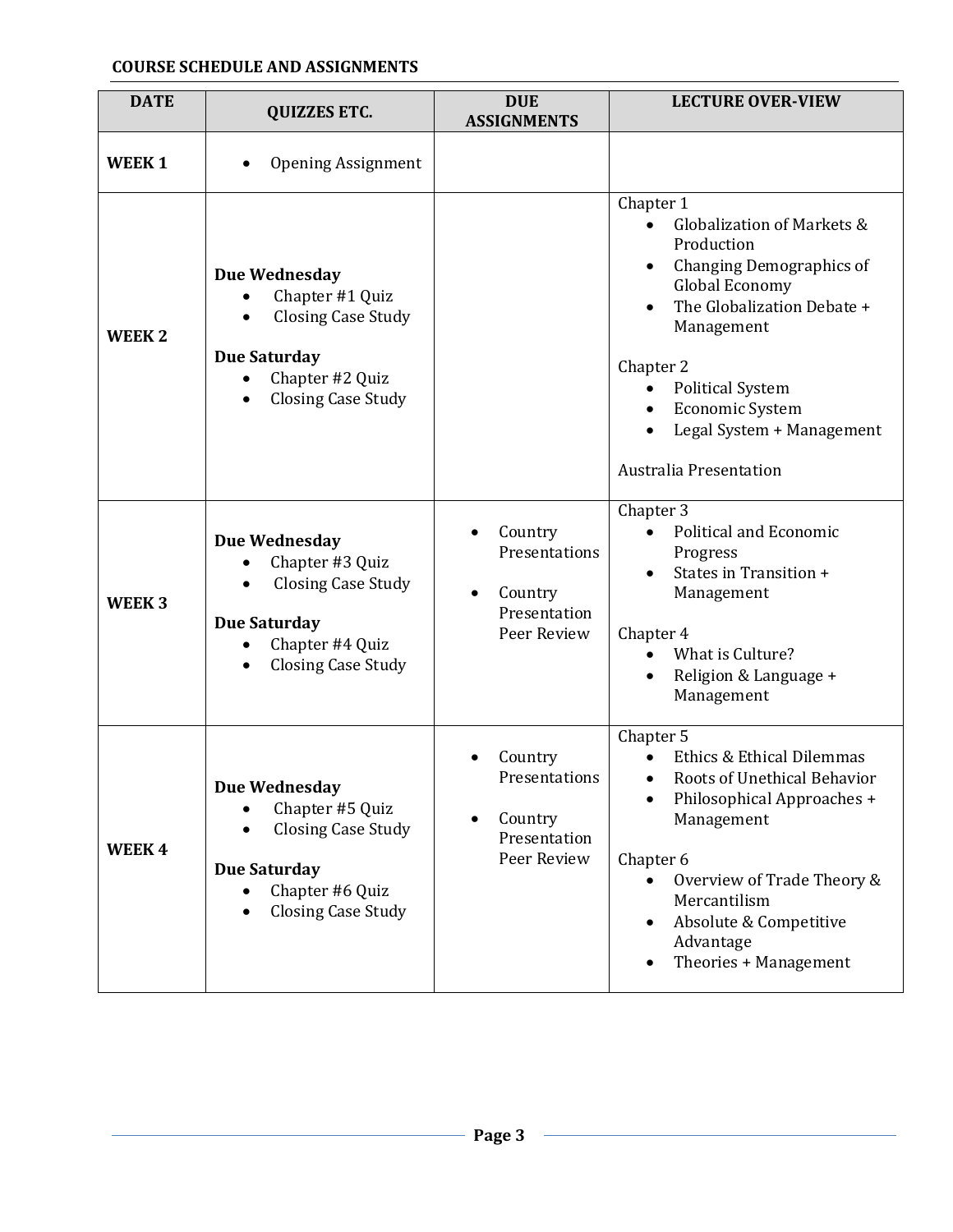| WEEK <sub>5</sub> | <b>Due Wednesday</b><br>Chapter #7 Quiz<br><b>Closing Case Study</b><br><b>Due Saturday</b><br>Chapter #8 Quiz<br><b>Closing Case Study</b> | Country<br>Presentations<br>Country<br>$\bullet$<br>Presentation<br>Peer Review                                    | Chapter 7<br><b>Instruments of Trade Policy</b><br>$\bullet$<br>Development of the World<br>$\bullet$<br>Trading System +<br>Management<br>Chapter 8<br>FDI in the World Economy<br>Benefits and Cost of FDI +<br>$\bullet$<br>Management                                                                   |
|-------------------|---------------------------------------------------------------------------------------------------------------------------------------------|--------------------------------------------------------------------------------------------------------------------|-------------------------------------------------------------------------------------------------------------------------------------------------------------------------------------------------------------------------------------------------------------------------------------------------------------|
| WEEK 6            | Due Wednesday<br>Chapter #9 Quiz<br><b>Closing Case Study</b><br><b>Due Saturday</b><br>Chapter #10 Quiz<br><b>Closing Case Study</b>       | Country<br>Presentations<br>Country<br>Presentation<br>Peer Review                                                 | Chapter 9<br>Levels of Economic<br>$\bullet$<br>Integration<br>Economic Integration in<br>$\bullet$<br>Europe and elsewhere +<br>Management<br>Chapter 10<br>Function & Nature of the<br>$\bullet$<br>Foreign Exchange Market<br>Exchange rate Forecasting &<br>$\bullet$<br><b>Currency Convertibility</b> |
| WEEK <sub>7</sub> | Due Wednesday<br>Chapter #11 Quiz<br><b>Due Saturday</b><br>Chapter #12 Quiz                                                                | Country<br>$\bullet$<br>Presentations<br>Country<br>Presentation<br>Peer Review<br>Cross-<br>Cultural<br>Interview | Chapter $11$<br>The Gold Standard<br><b>Fixed vs Floating Exchange</b><br>Rate<br>Chapter 12<br>Strategy & the Firm<br>$\bullet$<br>Choosing a Strategy +<br>$\bullet$<br>Management                                                                                                                        |
| WEEK <sub>8</sub> | Final Exam<br><b>Global Business</b><br>Discussion                                                                                          |                                                                                                                    |                                                                                                                                                                                                                                                                                                             |

## **ASSESSMENT AND GRADING**

Students are expected to attend all class sessions, participate in class activities, complete exams as scheduled, and turn in assignments on time, or risk the loss of points. Approximate points available are as follow: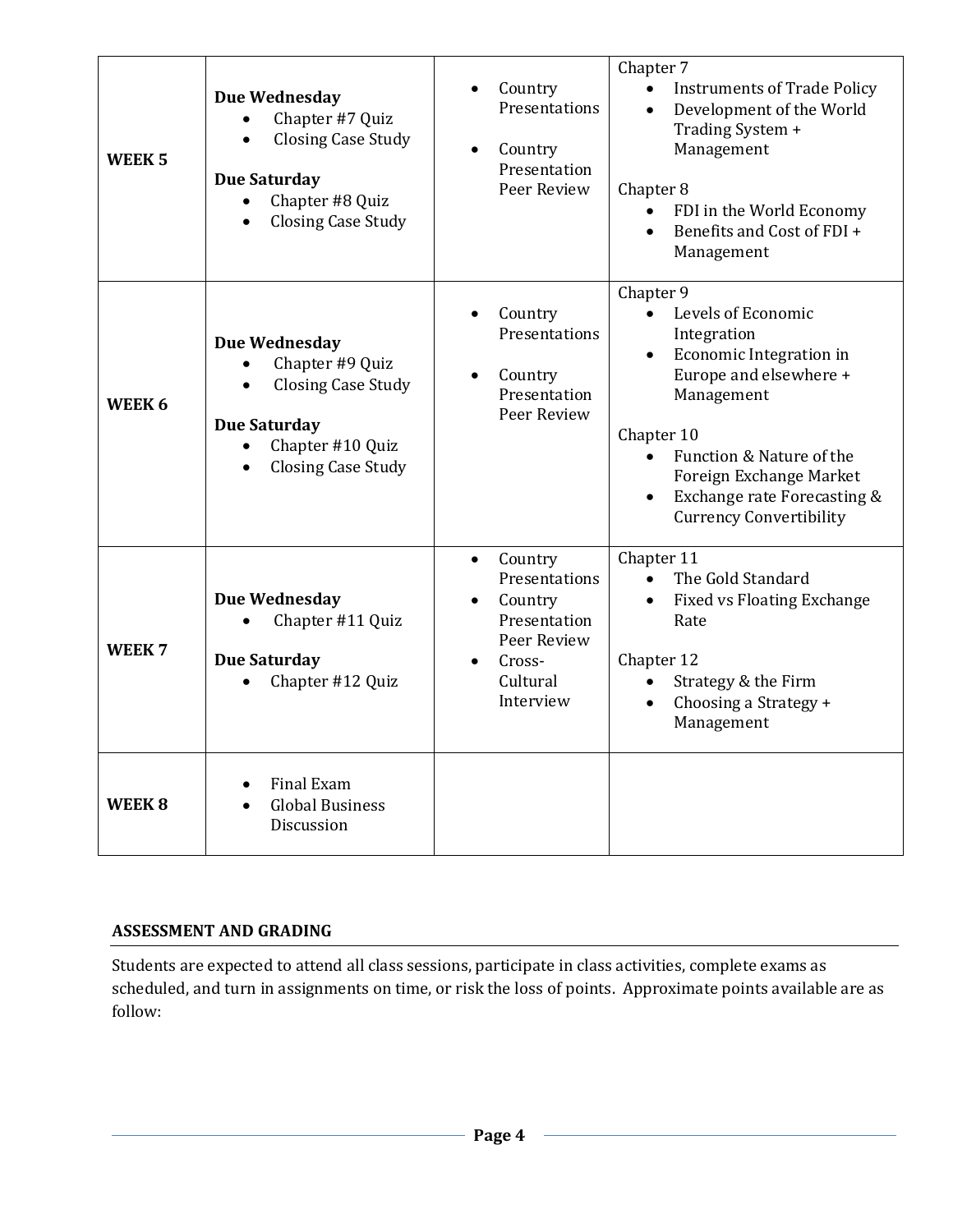| Assignment distribution by points:                                                                                                                                                                                                                                                                                                                                                                          | Grade scale:                                                                                                                                                                                                      |
|-------------------------------------------------------------------------------------------------------------------------------------------------------------------------------------------------------------------------------------------------------------------------------------------------------------------------------------------------------------------------------------------------------------|-------------------------------------------------------------------------------------------------------------------------------------------------------------------------------------------------------------------|
| 25<br><b>Opening Assignment</b><br>$\bullet$<br>10 Chapter Quizzes<br>200<br>$\bullet$<br><b>Individual Country Presentation</b><br>100<br>$\bullet$<br>200<br>Country Presentation Peer Review (10 x 20)<br>$\bullet$<br>Closing Chapter Case Study (10 x 25)<br>250<br>$\bullet$<br>Cross-Culture Interview<br>100<br>$\bullet$<br>25<br>Global Discussion<br>$\bullet$<br>Final Exam<br>100<br>$\bullet$ | $C = 73-76$<br>$A = 93-100$<br>$C - 70-72$<br>$A - 92 - 90$<br>$B + = 87 - 89$<br>$D_{+} = 67 - 69$<br>$= 83 - 86$<br>$= 63 - 66$<br>B.<br>D<br>$B - 80 - 82$<br>$D - 60-62$<br>$C_{+}$ = 77-79<br>$= 0.59$<br>F. |
| Total Points Available<br>1000                                                                                                                                                                                                                                                                                                                                                                              |                                                                                                                                                                                                                   |

Extra credit assignments, if/when offered, will be no greater than 5% (50 points) total for the course.

#### **COURSE COMPONENTS**

## **A. Chapter Quizzes (200pts)**

A total of twelve (12) chapter quizzes will be given. Students will have 15 minutes to complete 20 true / false and multiple-choice questions equaling a total of 20% of the grade. Students highest ten (10) quizzes will be used (10 x 20pts).

## **B. Individual Country Screencast-o-matic Presentation (100 pts.)**

This assignment is to upload a link of an 8-10 min Screencast-o-matic presentation of a specific country and its global business opportunities covering points 5 & 6 below. Each student will present a different country allocated on a first come, first serve basis.

#### The presentation points:

- Country overview: location, population, currency, language, religion, GDP etc.
- Political, economic and legal systems
- Economic status and development
- Cultural values / norms
- Global business opportunities
- Recent News

# **C. Country Presentation Peer Review (200pts)**

Each student will provide a reflection on ten (10) fellow classmate's country presentation. Feedback will cover: What unique piece of country knowledge did you learn? Reflect upon a specific data point given and provide pertinent feedback AND Given the opportunity, what question do you have for the presenter? (minimum 100 words)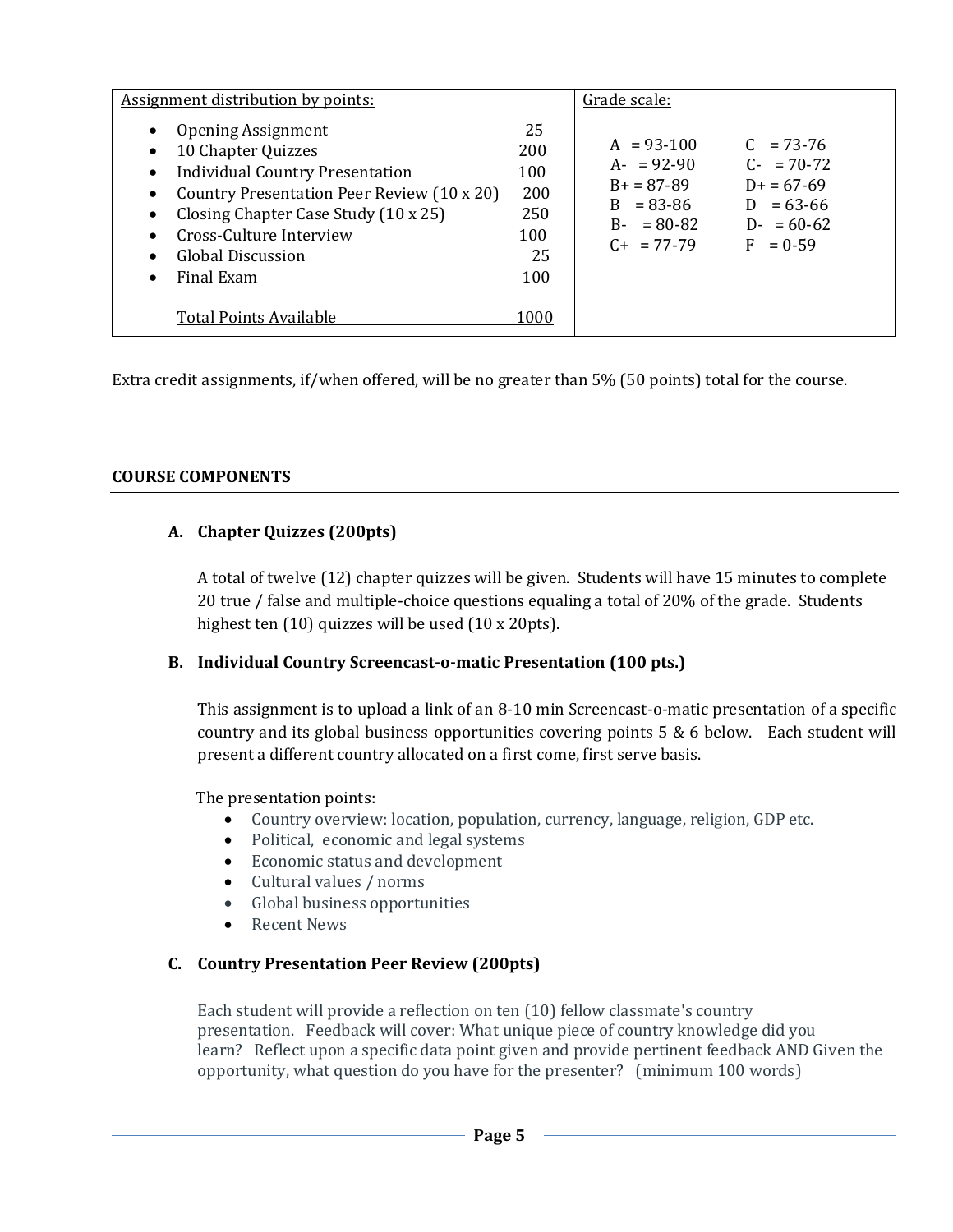## **D. Cross-Culture Project: Interview (100pts)**

Students will be given two (2) options to either personally interview a immigrant / refugee who has built a business in the US OR view a recorded video of a first-generation immigrant / refugee who is an owner of a local business. This interview is specifically designed for you to grapple with cross-cultural considerations and differences between operating a business in another cultural context and the US.

# **E. Closing Case Studies (250 pts)**

Each student will answer specific questions as it relates to the closing case study for the first 10 chapters. (10 x 25pts)

# **F. Final Exam (100 pts)**

A cumulative final exam will be given at the assigned day / time as per final examination schedule. This will test for comprehensive understanding of the textbook content and articles on the current global environment. ]

# **INCOMPLETES AND LATE ASSIGNMENTS**

All assignments are to be submitted/turned in by the beginning of the class session when they are due including assignments posted in Canvas. Incompletes will only be assigned in extremely unusual circumstances.

# **SPIRITUAL CARE**

Please be aware PLNU strives to be a place where you grow as whole persons. To this end, we provide resources for our students to encounter God and grow in their Christian faith. If students have questions, a desire to meet with the chaplain or have prayer requests you can contact the [Office of Spiritual Development](https://www.pointloma.edu/offices/spiritual-development)

# **STATE AUTHORIZATION**

State authorization is a formal determination by a state that Point Loma Nazarene University is approved to conduct activities regulated by that state. In certain states outside California, Point Loma Nazarene University is not authorized to enroll online (distance education) students. If a student moves to another state after admission to the program and/or enrollment in an online course, continuation within the program and/or course will depend on whether Point Loma Nazarene University is authorized to offer distance education courses in that state. It is the student's responsibility to notify the institution of any change in his or her physical location. Refer to the map on **State Authorization** to view which states allow online (distance education) outside of California.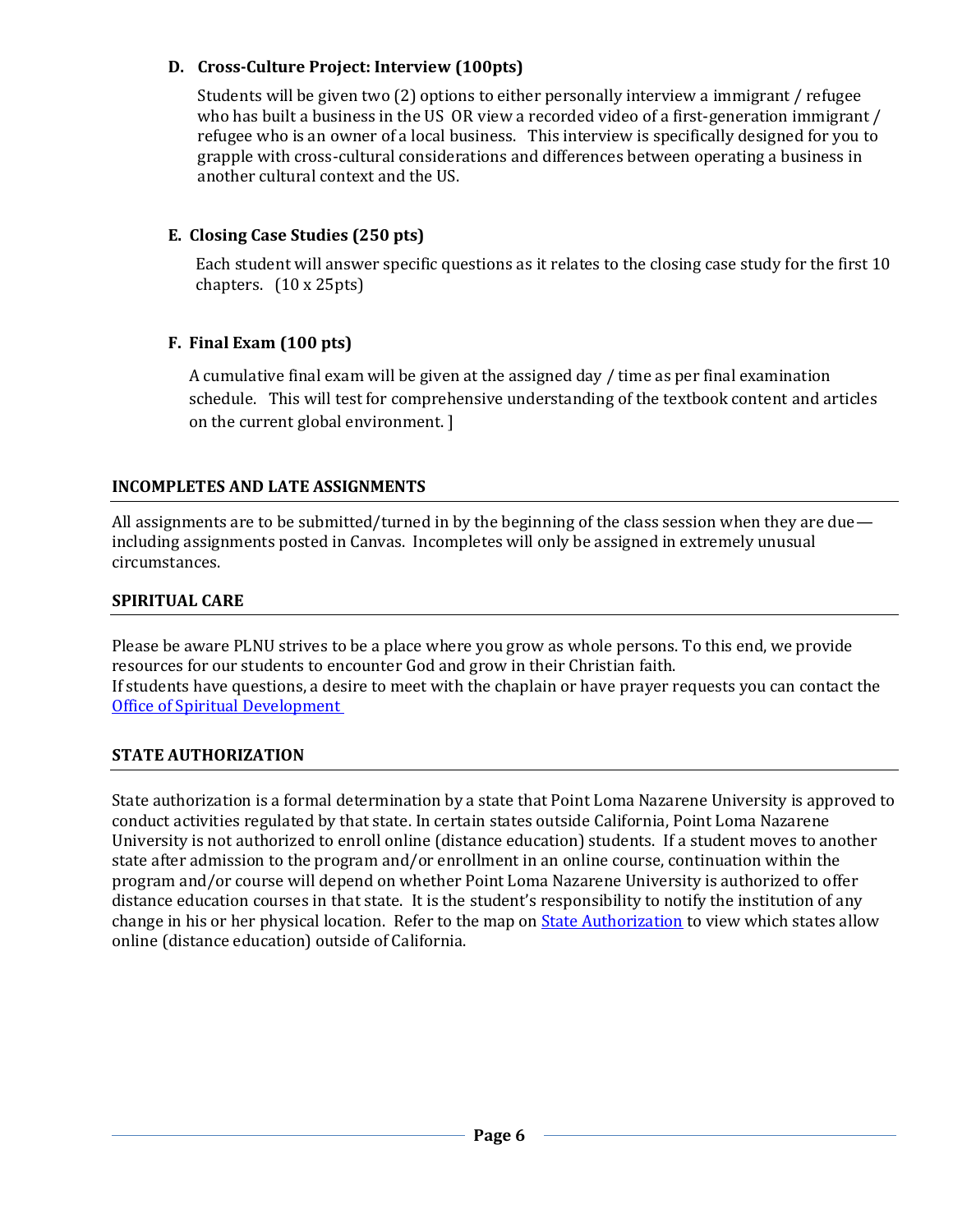#### **PLNU COPYRIGHT POLICY**

Point Loma Nazarene University, as a non-profit educational institution, is entitled by law to use materials protected by the US Copyright Act for classroom education. Any use of those materials outside the class may violate the law.

#### **PLNU ACADEMIC HONESTY POLICY**

Students should demonstrate academic honesty by doing original work and by giving appropriate credit to the ideas of others. Academic dishonesty is the act of presenting information, ideas, and/or concepts as one's own when in reality they are the results of another person's creativity and effort. A faculty member who believes a situation involving academic dishonesty has been detected may assign a failing grade for that assignment or examination, or, depending on the seriousness of the offense, for the course. Faculty should follow and students may appeal using the procedure in the university Catalog. See Academic Policies in the PLNU Catalog for further policy information.

#### **PLNU ACADEMIC ACCOMMODATIONS POLICY**

PLNU is committed to providing equal opportunity for participation in all its programs, services, and activities. Students with disabilities may request course-related accommodations by contacting the Educational Access Center (EAC), located in the Bond Academic Center [\(EAC@pointloma.edu](mailto:EAC@pointloma.edu) or 619-849- 2486). Once a student's eligibility for an accommodation has been determined, the EAC will issue an academic accommodation plan ("AP") to all faculty who teach courses in which the student is enrolled each semester.

PLNU highly recommends that students speak with their professors during the first two weeks of each semester/term about the implementation of their AP in that particular course and/or if they do not wish to utilize some or all of the elements of their AP in that course.

Students who need accommodations for a disability should contact the EAC as early as possible (i.e., ideally before the beginning of the semester) to assure appropriate accommodations can be provided. It is the student's responsibility to make the first contact with the EAC.

## **PLNU ATTENDANCE AND PARTICIPATION POLICY**

Regular and punctual attendance at all synchronous class sessions is considered essential to optimum academic achievement. If the student is absent for more than 10 percent of class sessions (virtual or faceto-face), the faculty member will issue a written warning of de-enrollment. If the absences exceed 20 percent, the student may be de-enrolled without notice until the university drop date or, after that date, receive the appropriate grade for their work and participation. In some courses, a portion of the credit hour content will be delivered asynchronously and attendance will be determined by submitting the assignments by the posted due dates. See [ADC Academic Policies in the Graduate and Professional Studies](https://catalog.pointloma.edu/content.php?catoid=54&navoid=3033#acadhonesty)  [Catalog.](https://catalog.pointloma.edu/content.php?catoid=54&navoid=3033#acadhonesty) If absences exceed these limits but are due to university excused health issues, an exception will be granted.